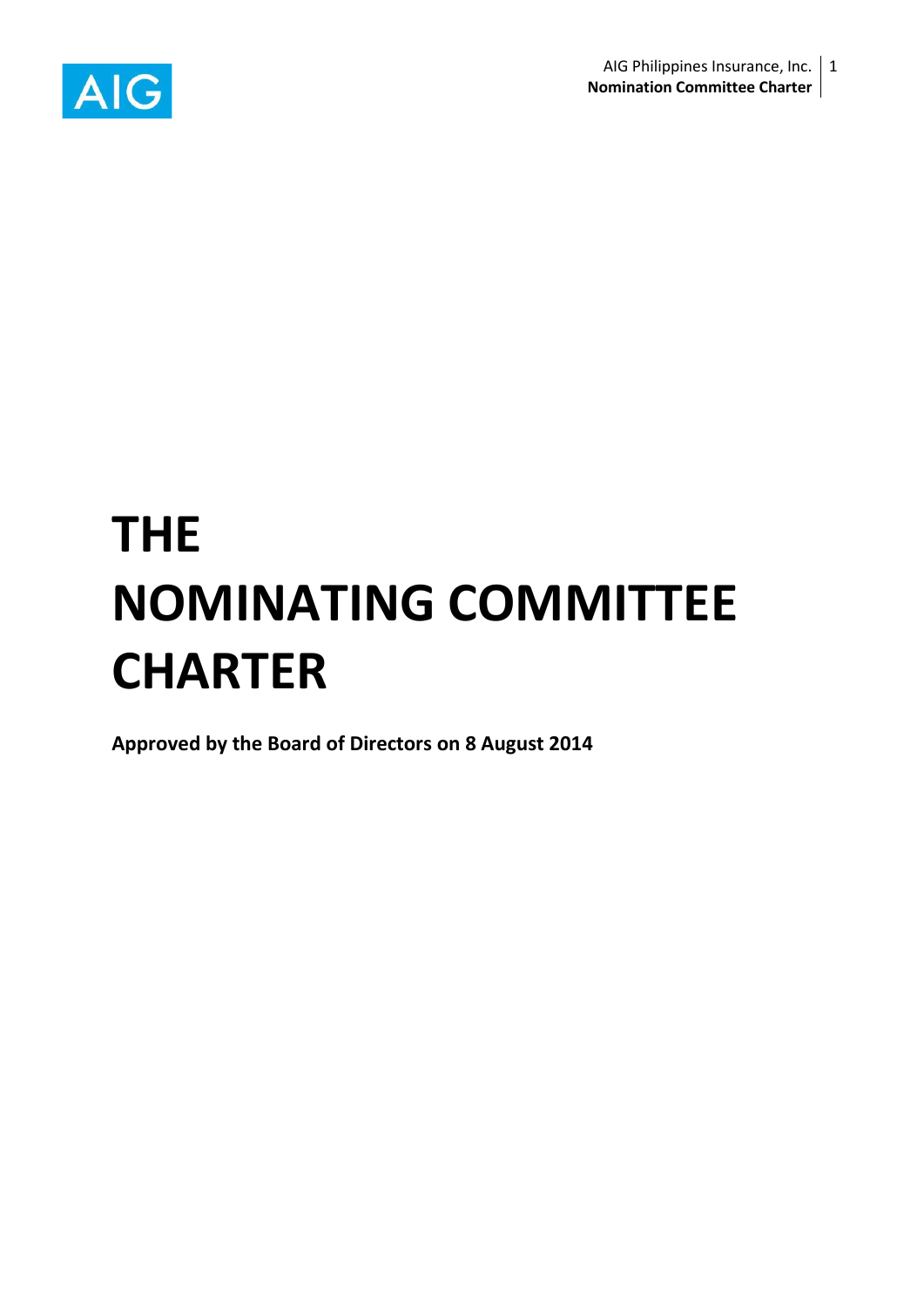### **1. Purpose**

- 1.1. The Nominating Committee ("Committee") shall assist the Board of Directors ("Board") of AIG Philippines Insurance, Inc. ("Company") in fulfilling its duties and responsibilities by:
	- (a) Ensuring the establishment of procedures for the selection and recommendation of candidates suitable for appointment to the Board as well as to other positions requiring appointment by the Board such as the President , Compliance Officer and Risk Officer.
	- (b) Ensuring that the Board is comprised of individuals who are best able to discharge the responsibilities of a Director.

## **2. Composition and Term of Office**

- 2.1. The Committee shall consist of at least three (3) members of the Board, majority of whom shall be independent directors. The Chairman shall be an independent director.
- 2.2. The Chairman and members of the Committee shall be elected by the Board and shall serve until their successors are determined and qualified.
- 2.3. For the appointment of the Chairman, the Committee should prepare job specifications, including an assessment of the time commitment expected of him, recognizing the need for his availability in the event of crisis. The Chairman's other significant commitments shall also be disclosed to the Board before his appointment and included in the annual report. Any change thereof shall be reported to the Board and included in the next annual report.
- 2.4. All members are eligible for re-election.
- 2.5. The terms and conditions of appointment of non-executive directors shall be made available for inspection. The letter of appointment shall specify the expected time commitment. They shall undertake sufficient time to meet and do what is expected of them. Their other significant commitments shall be disclosed to the Board before appointments, indicating the timelines and in any case, the Board shall be informed of subsequent changes.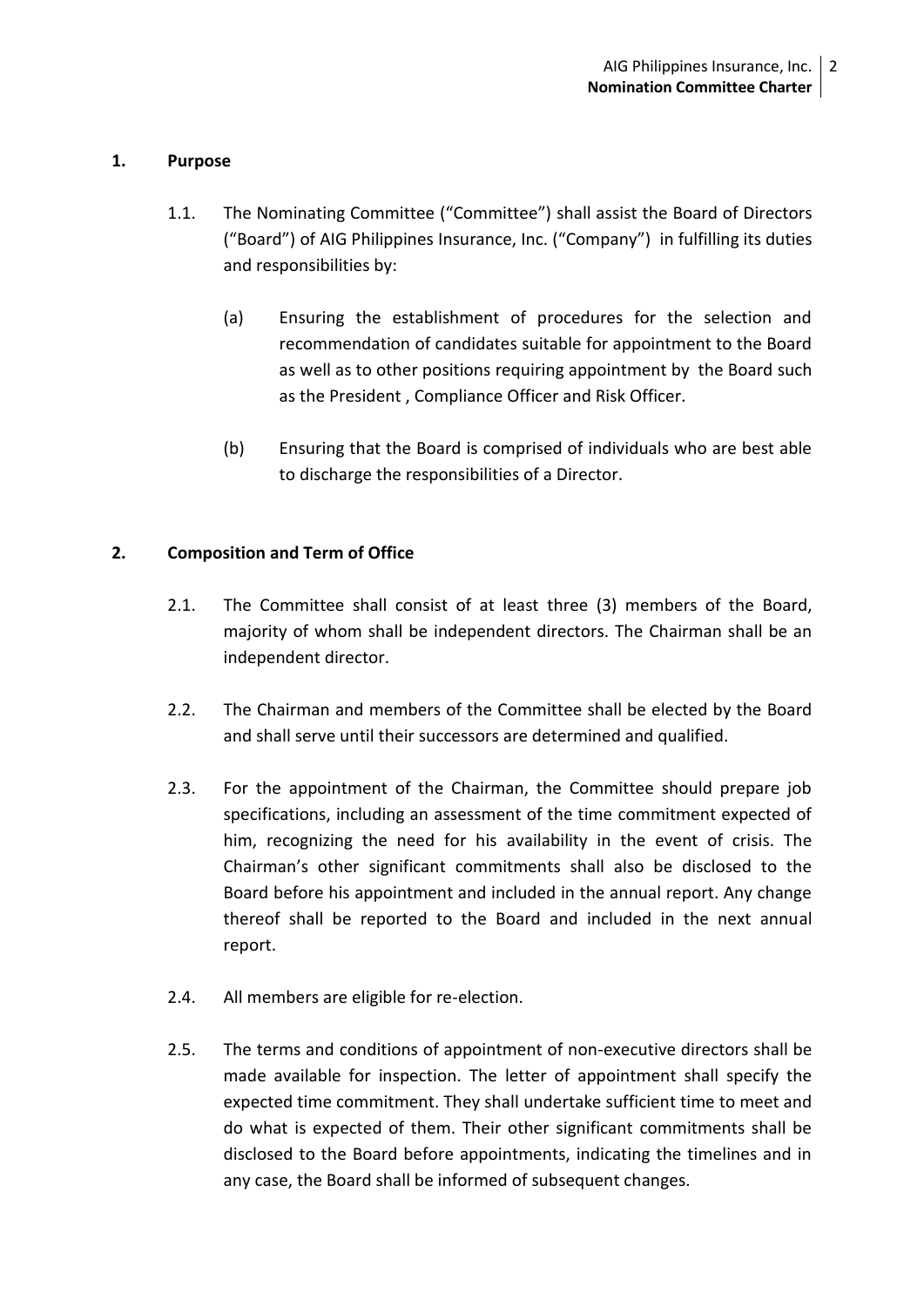- 2.6. The Committee shall consider the following guidelines in the determination of the number of directorship for the Board:
	- (a) The nature of the business of the corporation, where he is a director;
	- (b) Age of the director;
	- (c) Number of directorship/active memberships and officerships in other corporations or organizations; and
	- (d) Possible conflicts of interest.

#### **3. Responsibilities**

The main responsibility of the Committee is to assist the Board to ensure it is comprised of Directors and other officers/positions requiring appointment by the Board with the appropriate mix of skills, experience and expertise to discharge its mandate effectively. In this regard, the Committee shall:

- 3.1. Annually evaluate and report to the Board on the performance and effectiveness of the Board;
- 3.2. Conduct an annual assessment of the range of skills, experience and expertise required to become a member of the Board;
- 3.3. Recommend to the Board how the skill set of existing Directors can be enhanced;
- 3.4. Make recommendations to the Board relating to the appointment and retirement of Directors;
- 3.5. Periodically review the size and composition of the Board to ensure that it is structured to make appropriate prompt decisions;
- 3.6. Assess the effectiveness of the various committees established by the Board;
- 3.7. Establish and review Board succession plans in order to ensure smooth transition.